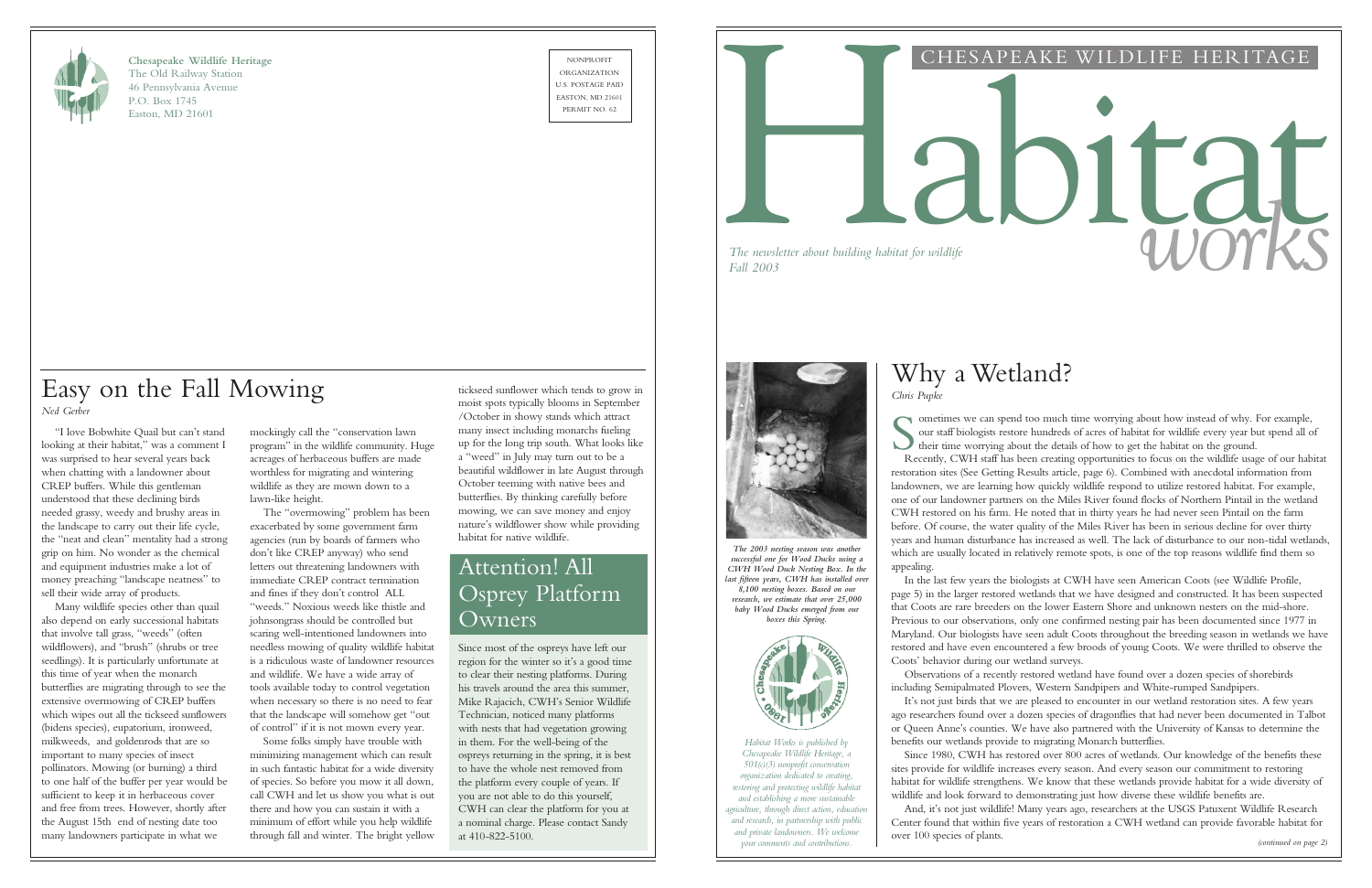Finally, in addition to the benefits for wildlife and plant diversity, our wetlands also improve water quality in the Chesapeake Bay. They filter pollutants from surface water before it enters the Bay. In partnership with CWH, the Smithsonian Environmental Research Center has documented that our restored wetlands filter up to 70% of the water pollutants that would otherwise reach the Bay. So we know that all the wildlife in the Bay itself also benefits from our staff's hard labor on land—labor that this year will result in another 100 acres of restored wetlands!

G<br>some 10 MOs, or genetically modified organisms, have been around since the dawn of agriculture, some 10,000 years ago. The apple we see in the store today is, curiously, a close genetic relative of the small, often bitter, golf ball-sized "pome" found wild in central Asia. The confined animal feedlot operation porker is, again, a close relative, but a far-off look-alike, of the wild tusker found in Europe. Both of these organisms, the apple and the hog, have been bred to date by cross-breeding over many years. With the advent of GMO technology, or by a more precise term, transgenic organisms (TGOs), genetic material can be transferred from one animal or plant to another. In fact, genes can now be transferred from animals to plants, a process that would never happen in nature.

Fifteen or more years ago the list of agrochemicals approved for use in no-till full-season soybeans, a time when TGO plants and animals were just a dream in some lab technician's "crucible," was diverse. It included about a dozen herbicides, about half of which were of the residual type. This means that when applied to the soil at planting time, they provide season-long weed control; as opposed to a non-residual herbicide, which may kill the plant upon contact or be translocated throughout the plant, especially the roots. Residual herbicides are of greater concern because they stay active in the environment (and unfortunately the groundwater) for a significant period of time relative to most non-residuals. Today, with "Round-up Ready" technology a farmer can grow a crop of soybeans with just one non-residual herbicide, glyphosate. More than 90% of the soybeans grown on the Eastern Shore of Maryland are

now Round-up Ready and this produces

a quandary. The use of Round-up Ready soybeans has, on one hand, reduced or eliminated the use of more toxic residual herbicides. However, its prevalence has produced agronomic problems in the field and a further controversial dependence of farmers upon corporate agribusiness.

Several of the older residual herbicides, such as alachlor, chlorimuron and

metholachlor, have an oral LD50 (the Lethal Dose that kills 50% of the test animals at the stated dose) of half that of glyphosate. (Remember that the lower the value the more toxic the product). These residual materials do not degrade rapidly in the soil, like glyphosate, and instead often end up in streams and ponds, infiltrating the groundwater and eventually into our drinking water. Also, some of these herbicides (oryzalin and linuron) are very toxic to fish. Glyphosate is a non-residual herbicide that is effective on annual and perennial weeds because it is translocated to the roots. It has an oral and dermal LD50 of  $>5,000$  mg/kg and no measurable effects on fish, thus its use over the residual materials is deemed by us at CWH to be vastly preferable.

TGO technology involves genesplicing, the actual removal of a gene from one organism and into another. Round-up Ready technology involves the insertion of the glyphosate resistant gene into the genetic makeup of several agricultural crops. One serious problem though, as with antibiotics in humans, has been its overuse. In a short period of time, like antibiotic resistant bacteria, glyphosate resistant weeds (often termed "superweeds") have emerged. Due to its ease of use and its relative safety, glyphosate (Round-up Ready) technology has been eagerly embraced by farmers. Not just whole fields have been planted to Round-up Ready soybeans but whole farms in whole regions of the country.

Bt-resistant corn (another TGO product which controls corn earworm and corn borer) is grown on farms but safety buffer zones are recommended. A buffer zone for Bt corn was implemented whereby no more than 3/4 of a field can be planted to a Bt variety without a conventional variety being planted nearby. This measure is intended to reduce the possibility of insect resistance. Unfortunately, the use of safety buffers is self-regulated and there is no enforcement. The buffers are not commonly installed and the emergence of Bt-resistant insects is a clear possibility. This prospect has the organic community in a furor, since certain strains of Bt are their only means of controlling certain lepidopterous pests.

# From Soybeans to Buttermilk

*Part of the GMO Trail: Or in the Future Will Our Butterbeans Come with their Own Butter?*

#### Consider the following:

- 1) growth promoting genes have been implanted into pen-raised salmon with the concerns that if they escape then this gene will adversely impact wild salmon stocks;
- 2) the gene for cold temperature tolerance from a flounder has been inserted into strawberries;
- 3) rice has been implanted with a gene for beta-carotene, which is converted to vitamin A to prevent blindness in children in less developed countries; and
- 4) genetically engineered bacteria are grown to produce a "natural" insecticide used by organic farmers.





Ninety-five percent of modern dairy farms use some type of artificial hormone.

These include milk let-down hormones, growth-promoting hormones, vaccine or shock reaction hormones, and steroidal anti-inflammatory hormones. One of these is a genetically engineered hormone called rBST (recombinant bovine somatotropin), used to increase milk production. However, many are concerned about the human health and market effects of this hormone.

We should probably realize that some of this technology is "good," some is questionable and some needs further study. For instance, with our global population at over 6 billion, should TGO grains be banned from import to countries suffering

from famine for political reasons? Should not all food products be appropriately labeled as to their TGO content? It is certainly easier, is it not, to judge, criticize and argue on such issues if one is not wondering where the next meal is coming

from?

In the future there may not be enough land to grow our food with conventional crops. We may not have the luxury, as in some parts of the world, of having organic crops to feed ourselves. In this respect, I have to agree with Dennis Avery, Director of the Center for Global Food Issues, that without these and other agricultural technologies there would be a lot less wildlife habitat to go around. However, wildlife conservation also depends on stable political situations, low unemployment and zero or negative population growth. If there are to be new agricultural products they need to be brought into the marketplace and implemented with respect to an evermore educated public. Greater energy should be brought to bear to prepare us, as consumers, about the issues beforehand.



*A few weeks after restoration this Talbot County wetland is already filling with water. The following spring plant life will begin to sprout providing valuable food and cover for a variety of wetland wildlife.*

*Approximately 70% of antibiotics used in the U.S. are fed to livestock for non-therapeutic purposes (i.e., to promote growth rather than to treat an infection), and it is now commonly accepted that this practice is a major contributor to evolving drug resistance of bacteria that cause disease in humans, perhaps second only to overuse of antibiotics to treat human diseases.*

*One interesting theory on the sudden prevalence of Lyme Disease holds that the spirochete was initially not able to infect humans. However, when the spirochete encountered livestock antibiotics, it changed in order to survive and became able to cause disease in humans.This theory would account for the fact that the disease was unknown in people and their pets until the 1980's—after the heavy use of antibiotics in livestock*

*was underway.*

## It's in the Mail!

Keep your eyes open for the Chesapeake Wildlife Heritage Annual Appeal coming soon to a mailbox near you! Our Annual Appeal is one of the two times a year we seek your support.

Donations from our valued members help to support a wide range of projects designed to protect our Bay's natural heritage. The bulk of our revenues, derived from private foundations, government grants and project income fees are usually restricted to a specific project for which they were requested. Unrestricted contributions from our members for the Annual Appeal and Membership Drives are crucial to CWH so we can continue to pay rent, utilities and staff salaries.

Your support is critical to helping us continue with our mission to create and restore wildlife habitat.

## CWH for the Future

CWH's Endowment Fund was established to ensure that we have the financial foundation to maintain our programs that restore and protect habitat for wildlife. The fund was established several years ago with generous donations from several of our members. Despite the weak economy and stock market declines of recent years, CWH's Endowment Fund continues to grow. This summer two donations, totaling \$50,000, were made to support the fund. We would like to thank these generous donors for their commitment to CWH and the wildlife we serve. If you would like to support CWH's Endowment Fund, please contact Chris Pupke.

**Mark your calendars for Waterfowl Festival weekend, November 14-16, 2003.** Feel free to stop by our booth. Volunteers are still needed to sit at the CWH booth. Please call Andi at 410-822-5100 if you are interested in helping us out!

## Supporting CWH While You Shop

The holidays are just around the corner! Don't forget, if you are shopping online, there is a great way to support CWH and it doesn't cost you any extra time or money.

All you have to do is start your online shopping at GreaterGood.com (www.greatergood.com or www.igive.com) and buy the gifts and things you need from brand name retailers—including L.L. Bean, Lands' End, 1-800-FLOWERS.com, Dell, OfficeMax.com and hundreds of others. At no extra cost to you, up to 15% of every purchase you make can automatically go to Chesapeake Wildlife Heritage.

If you are not already shopping on-line, why not? Just think…if everyone shopping online remembered to shop only through one of these sites, all kinds of non-profit organizations could benefit!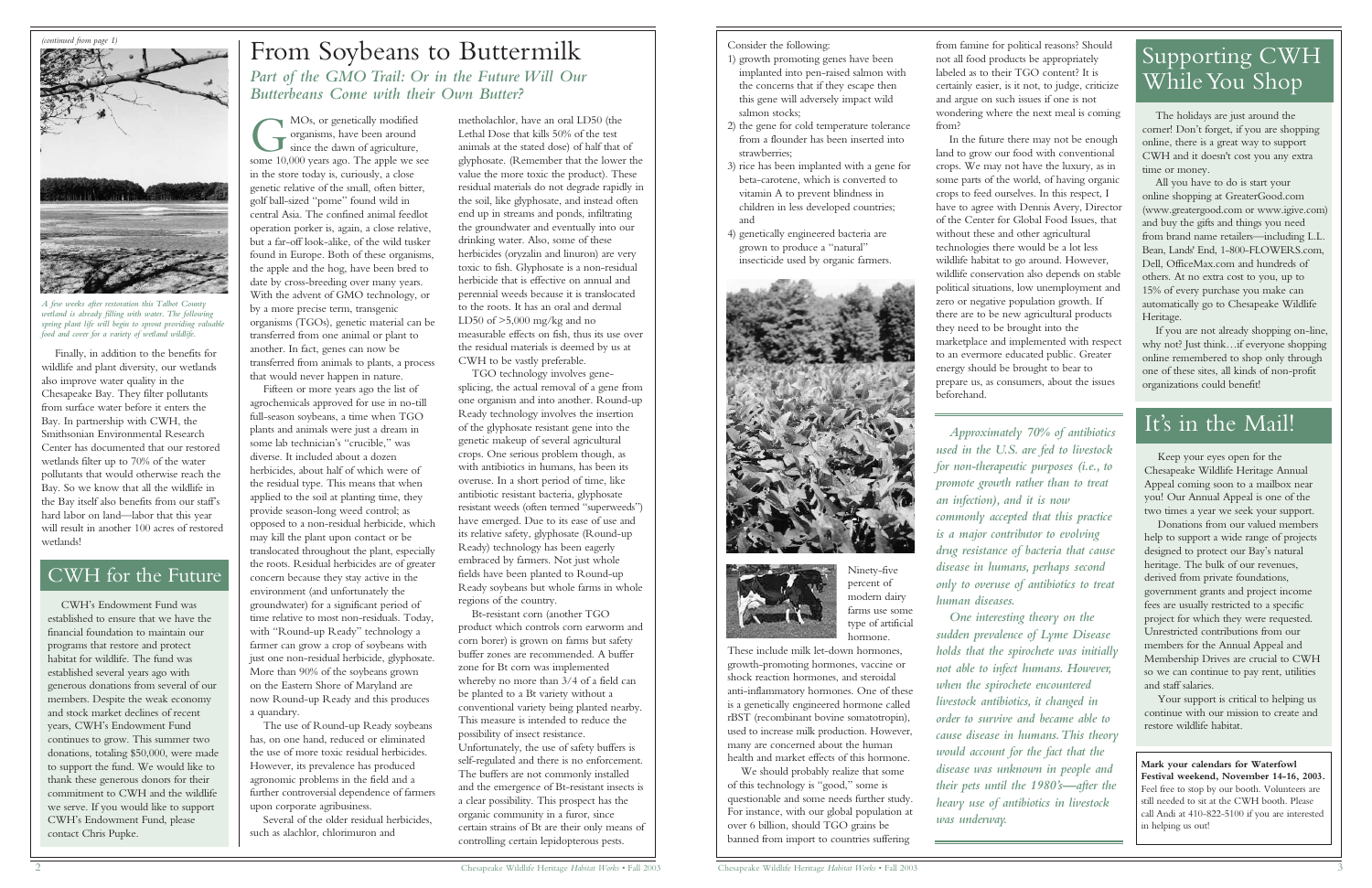## Ask Andi *Questions & Answers about wildlife*



*By Andi Pupke*

*Q: I live in a small town and would like to attract bluebirds, what can I do?*

A: The problem with trying to attract bluebirds to your home in any size town or development is House Sparrows. House Sparrows (aka English Sparrows) are non-native birds which are very aggressive. They will relentlessly work to destroy other birds' nests, eggs, and young and even other adult birds for no apparent reason other than to take over the bird world. I have found many bluebird boxes with adult bluebirds in them that have been killed by House Sparrows.

House Sparrows are attracted to towns and other urban areas because of the "easy living" that people and our buildings afford them. So, if you live in town, putting bluebird boxes up will most likely only invite House Sparrows to live in them. Bluebirds rarely live in towns or

other urban places as they experience fierce competition from House Sparrows. Unless you can monitor your bird boxes daily, keep any and all House Sparrows from nesting in it, and keep bluebirds safe from the House Sparrows, it is best not to install them. Many well-intentioned people hoping to attract native cavitynesting birds may actually be doing greater harm by not monitoring their boxes regularly, allowing House Sparrows to proliferate at tremendous rates.

There are other things you can do to benefit native birds in your yard when you live in town. For example, planting native fruit producing shrubs and trees will provide food and planting native evergreens will provide cover for nesting and protection from thermal stress.

### *Chesapeake Wildlife Heritage Board of Directors*

Larry Albright, *President* Ralph Partlow, *Vice President* Bob Reynolds,*Treasurer* Victoria Zuckerman, *Secretary* Judge Alfred Burka Laura Hoffman Shep Krech, M.D. Patricia Roche John Murray Esq, *Advisor* Dennis Whigham PhD, *Advisor*

## *Chesapeake Wildlife Heritage Staff*

Ned Gerber, *Director* Michael Robin Haggie Mike Rajacich Andi Pupke Chris Pupke Richard Pritzlaff Arlene Seaman Sandy Parker Susanna Scallion Daniel Sterling Phillips Boyd George Newman Robert Foxwell, Jr. Daniel Sterling, Jr.

#### *Chesapeake Wildlife Heritage*

The Old Railway Station 46 Pennsylvania Avenue P.O. Box 1745 Easton, Maryland 21601

410-822-5100 410-822-4016 fax info@cheswildlife.org www.cheswildlife.org



Visit our website at: www.cheswildlife.org

#### **TREES & SHRUBS**

**Scarlet Oak,** *Quercus coccinea* A large tree named for its autumnal leaf coloration.

**Sweetgum,** *Liquidambar styraciflua* Known as a nuisance tree for its spiny seed heads and invasive nature, it has very attractive fall colors of deep reds, yellows and purple.

**Blackgum,** *Nyssa sylvatica* Normally the first tree to show bright red color in the fall.

**Sassafras,** *Sassafras albidum* A small tree with blue fruit that has bright yellow and red fall foliage.

**Staghorn Sumac,** *Rhus typhina* A tall shrub with brilliant red foliage and clusters of hairy red fruit that persist through out the winter.

**Poison Ivy,** *Rhus radicans* A slender shrub or trailing vine that may be best known for causing a painful skin rash. Despite it's itchy flaws, the fruit is eaten by many types of birds and mammals and the leaves turn brilliant colors in the fall.

**A** *(Fulica americana)* is often mistal<br>for a duck, it is actually a mem<br>of the rail family. They have lobed feet lthough the American Coot *(Fulica americana)* is often mistaken for a duck, it is actually a member (not webbed like true waterfowl) that allow them to walk across soft mud and thick mats of floating vegetation. Coots are highly animated birds, being very conspicuous, noisy and aggressively territorial. To signal their social intentions they vary body posture, adjust positioning of their white undertail coverts (feathers), and perform many other displays to communicate among themselves. While fighting, a coot usually sits back on the water and grabs its opponent with one long-clawed foot attempting to slap the contender with the free one and jab it with its bill. Coots will react with similar displays for other intruders and even predatory mammals. They do not, however, perform distraction displays like other rails.

#### **Maple-leaved Viburnum,**

*Viburnum acerifolium* A shrub with leaves shaped like a Red Maple, the fruit is eaten by many song and game birds as well as small mammals. In the fall the leaves normally turn subtle colors of peach, pink & yellow.

#### **FLOWERS**

**Goldenrod,** *Solidago spp.* A normally bright yellow composite flower that blooms early to late fall depending on species.

**Tickseed Sunflower,** *Bidens spp.*

Often found in the wet soils of ditches and fields this bright yellow flower is very attractive to migrating monarchs.

**Joe-pye Weed,** *Eupatorium dubium* A very tall bold purple to pink flower that blooms in early fall and attracts many butterflies.

CWH Top 10 Native Planting Ideas for Wildlife and Fall Color

Coots are listed as an uncommon breeder on the Eastern Shore of Maryland. This may be due to their secretiveness during nesting season. Coots select nesting habitat that includes ponds in brackish marshes that contain plentiful growth of aquatic plants such as Wildcelery, Red-head pondweed, and Sago pondweed. In upland situations, American Coots prefer wetlands with cattail, bulrush, burreed, and *Phragmites*, but they will use a variety of vegetation for nesting. They will build up to nine bulky, floating nesting structures but only lay eggs in one of the nests and use the others for brooding, displaying or copulating. They can lay 4-17 eggs, but the average clutch is 9-11. One egg is laid per day and incubation, which lasts 21 or 22 days, begins with the laying of the first egg. Both sexes participate in incubation, but it is primarily performed by the female.

The heads of American Coot chicks have brilliant orange tufts of down and a patch of bright scarlet. When they beg for food they flaunt this brilliant head gear, nodding frantically in front of their parents. Those with the brightest heads are fed first and are likely to be the strongest, most vigorous of the brood and therefore the ones most likely to survive. Almost a third of the chicks that hatch each year die from starvation. However, in many bird species 50-60% of chicks do not make it to fledging and the species continue to thrive.

CWH is pleased that our larger wetlands are able to support nesting by species usually not found on the midshore. We believe in biological indicators and feel that nesting coots are simply one more sign that our constructed wetlands are serving the wildlife resource as



intended.

American Coots are among the least graceful of the marsh birds. Commonly called "splatterers," they scramble across the surface of the water with wings flapping not only to confront intruders but also to become airborne.

Even though American Coots can be conspicuous some of the time, they can be among one of the more secretive marsh dwellers, and are often overlooked in their dense nesting habitat. They will dive to avoid being spotted, even with a young chick hanging on to their back. American

## Wildlife Profile - American Coot *(That ol' Coot!) Andi Pupke*



## *CWH Receives Grants from Waterfowl Festival*

The Waterfowl Festival made generous grants to support CWH's wetland restoration projects (\$15,000) and our Wood Duck Nesting Box Program (\$5,000). In addition, the Waterfowl Festival and CWH renewed their partnership on the Goose Sanctuary Program with a grant of \$18,000. The grants come from funds from the annual Waterfowl Festival weekend event held in Easton. This year's Waterfowl Festival will be held on November 14, 15 and 16.



*CWH President Larry Albright receives a check from Waterfowl Festival Board Member, Vance Strausburg.* 

*Printed with Eco-ink—a non-volatile vegetable oil-based ink on 30% postconsumer recycled paper.*